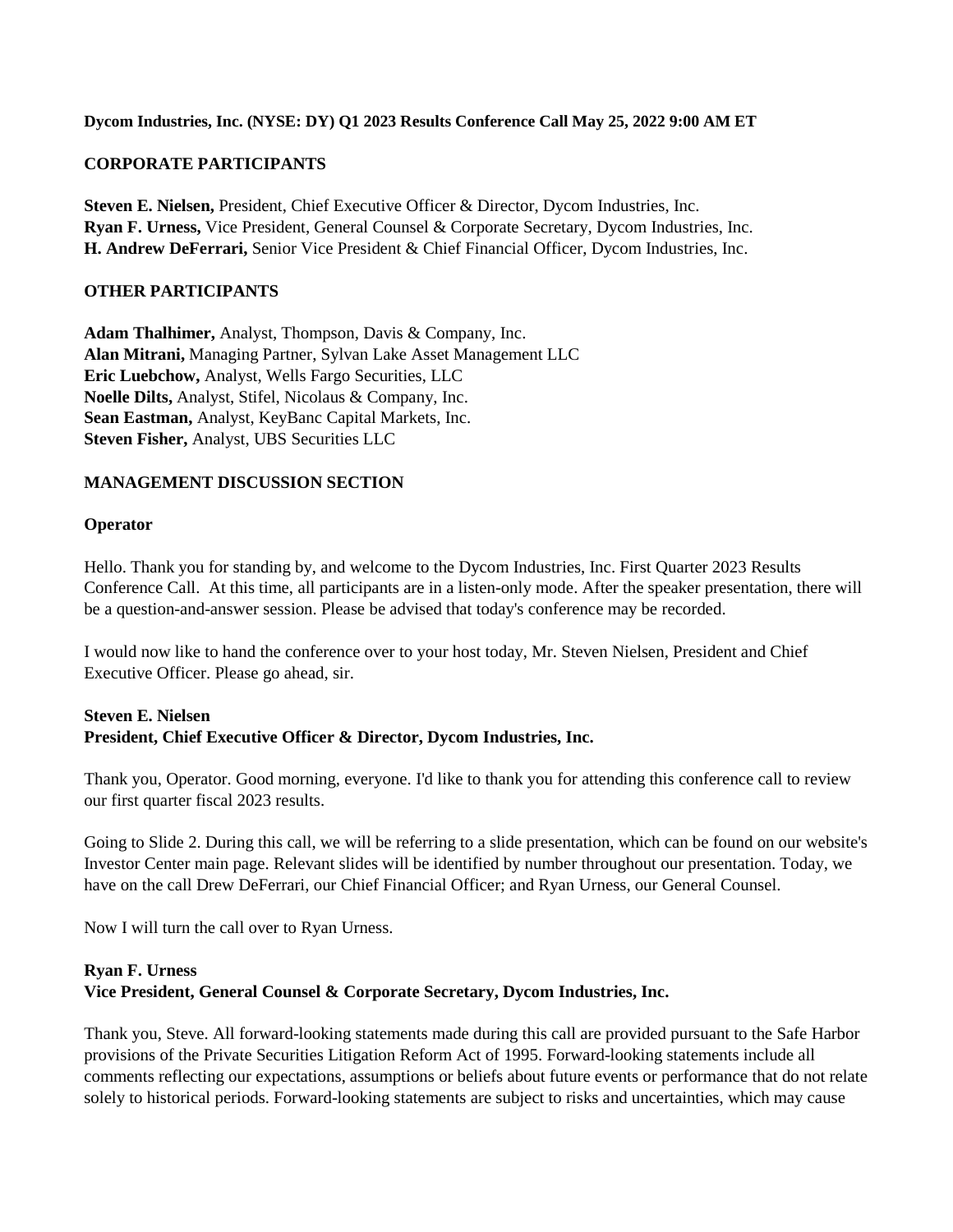actual results to differ materially from our current projections, including those risks described in our annual report on Form 10-K filed March 4, 2022, together with our other filings with the U.S. Securities and Exchange Commission. We assume no obligation to update any forward-looking statements. Steve?

# **Steven E. Nielsen**

# **President, Chief Executive Officer & Director, Dycom Industries, Inc.**

Thanks, Ryan. Now moving to Slide 4 and a review of our first quarter results. As we review our results, please note that in our comments today and in the accompanying slides, we reference certain Non-GAAP measures. We refer you to the quarterly report section of our website for a reconciliation of these Non-GAAP measures to the corresponding GAAP measures.

To begin, I want to express my sincere thanks to our employees who have served our customers with real fortitude in difficult times.

Now for the quarter, revenue was \$876.3 million; an organic increase of 21.1%. As we deployed gigabit wireline networks, wireless/wireline converged networks and wireless networks, this quarter reflected an increase in demand from 3 of our top 5 customers.

Gross margin was 14.9% of revenue and increased approximately 13 bps compared to the first quarter of 2022. Improved operating performance of over 70 bps in Q1 was partially offset by 58 bps of higher fuel costs.

General and administrative expenses were 7.9% of revenue. And all of these factors produced Adjusted EBITDA of \$63.7 million, or 7.3% of revenue, and earnings per share of \$0.65, compared to \$0.03 in the year ago quarter. Included in earnings per share in the first quarter of 2023 are incremental tax benefits of \$0.14 per share, compared to \$0.09 per share in the year ago quarter.

Liquidity was solid at \$309.5 million and sequentially, days sales outstanding declined 3 days. During the quarter, we repurchased 200,000 shares for \$18.5 million.

Now going to Slide 5. Today major industry participants are constructing or upgrading significant wireline networks across broad sections of the country. These wireline networks are generally designed to provision gigabit network speeds to individual consumers and businesses either directly or wirelessly using 5G technologies. Industry participants have stated their belief that a single high-capacity fiber network can most cost effectively deliver services to both consumers and businesses, enabling multiple revenue streams from a single investment. This view is increasing the appetite for fiber deployments, and we believe that the industry effort to deploy high-capacity fiber networks continues to meaningfully broaden the set of opportunities for our industry.

Increasing access to high-capacity telecommunications continues to be crucial to society, especially in rural America. The Infrastructure Investment and Jobs Act included over \$40 billion for the construction of rural communications networks in unserved and underserved areas across the country. This represents an unprecedented level of support. In addition, an increasing number of states are commencing programs that will provide funding for telecommunications networks even prior to the initiation of funding under the Infrastructure Act.

We are providing program management, planning, engineering and design, aerial, underground, and wireless construction and fulfillment services for gigabit deployments. These services are being provided across the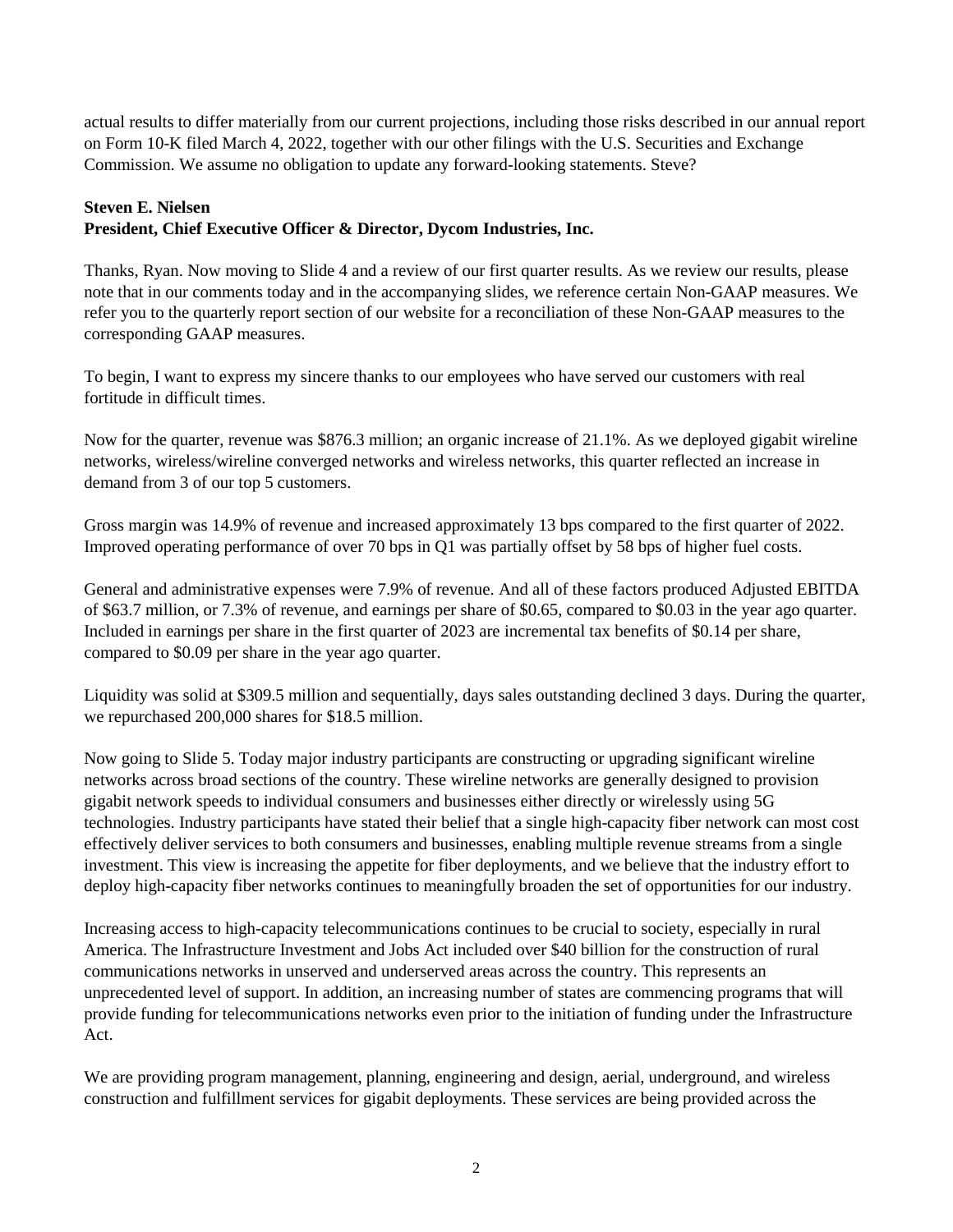country in numerous geographic areas to multiple customers. These deployments include networks consisting entirely of wired network elements and converged wireless/wireline multi-use networks. Fiber network deployment opportunities are increasing in rural America as new industry participants respond to emerging societal initiatives. We continue to provide integrated planning, engineering and design, procurement and construction and maintenance services to several industry participants.

Macro-economic effects and supply constraints may influence the near-term execution of some customer plans. Broad increases in demand for fiber optic cable and related equipment may cause delivery volatility in the short to intermediate term. In addition, the market for labor remains tight in many regions around the country. It remains to be seen how long this condition persists.

Furthermore, the automotive and equipment supply chain remains challenged, particularly for the large truck chassis required for specialty equipment. Prices for capital equipment are increasing. As we contend with these factors, we are encouraged that industry participants increasingly understand industry-wide cost pressures and are beginning in some instances to address those impacts. Within this context, we remain confident that our scale and financial strength position us well to deliver valuable service to our customers.

Moving to Slide 6. During the quarter organic revenue increased 21.1%. Our top 5 customers combined produced 67.3% of revenue, increasing 19.8% organically. Demand increased from 3 of our top 5 customers. All other customers increased 23.9% organically.

AT&T was our largest customer at 27.1% of total revenue or \$237.4 million. AT&T grew 52.7% organically. This was our fifth consecutive quarter of organic growth with AT&T. Revenue from Comcast was \$111.3 million or 12.7% of revenue. Comcast was Dycom's second largest customer. Lumen was our third largest customer at 11.7% of revenue or \$102.8 million. Lumen grew organically 20.3%. This was our first organic growth with Lumen in 7 quarters. Verizon was our fourth largest customer at \$81.0 million or 9.2% of revenue. And finally, revenue from Frontier was \$57.2 million or 6.5% of revenue. Frontier grew 127.1% organically

This is the first quarter since April of 2019 where our top five customers grew organically in excess of 15% and the thirteenth consecutive quarter where all of our other customers in aggregate, excluding the top five customers, have grown organically. Of note, fiber construction revenue from electric utilities was \$69.6 million in the quarter and increased organically 47.0% year over year.

We have extended our geographic reach and expanded our program management and network planning services. In fact, over the last several years we believe we have meaningfully increased the long-term value of our maintenance and operations business, a trend which we believe will parallel our deployment of gigabit wireline direct and wireless/wireline converged networks as those deployments dramatically increase the amount of outside plant network that must be extended and maintained.

Now Going to Slide 7. Backlog at the end of the first quarter was \$5.593 billion vs. \$5.822 billion at the end of the January 2022 quarter, a decline of \$229 million. Of this backlog, approximately \$2.959 billion is expected to be completed in the next 12 months. Backlog activity during the first quarter reflects solid performance as we booked new work and renewed existing work. We continue to anticipate substantial future opportunities across a broad array of our customers.

During the quarter we received, from AT&T, placement services agreements in North Carolina, South Carolina, Georgia and Florida. For Frontier, fiber construction agreements for Illinois and Michigan. From Brightspeed, a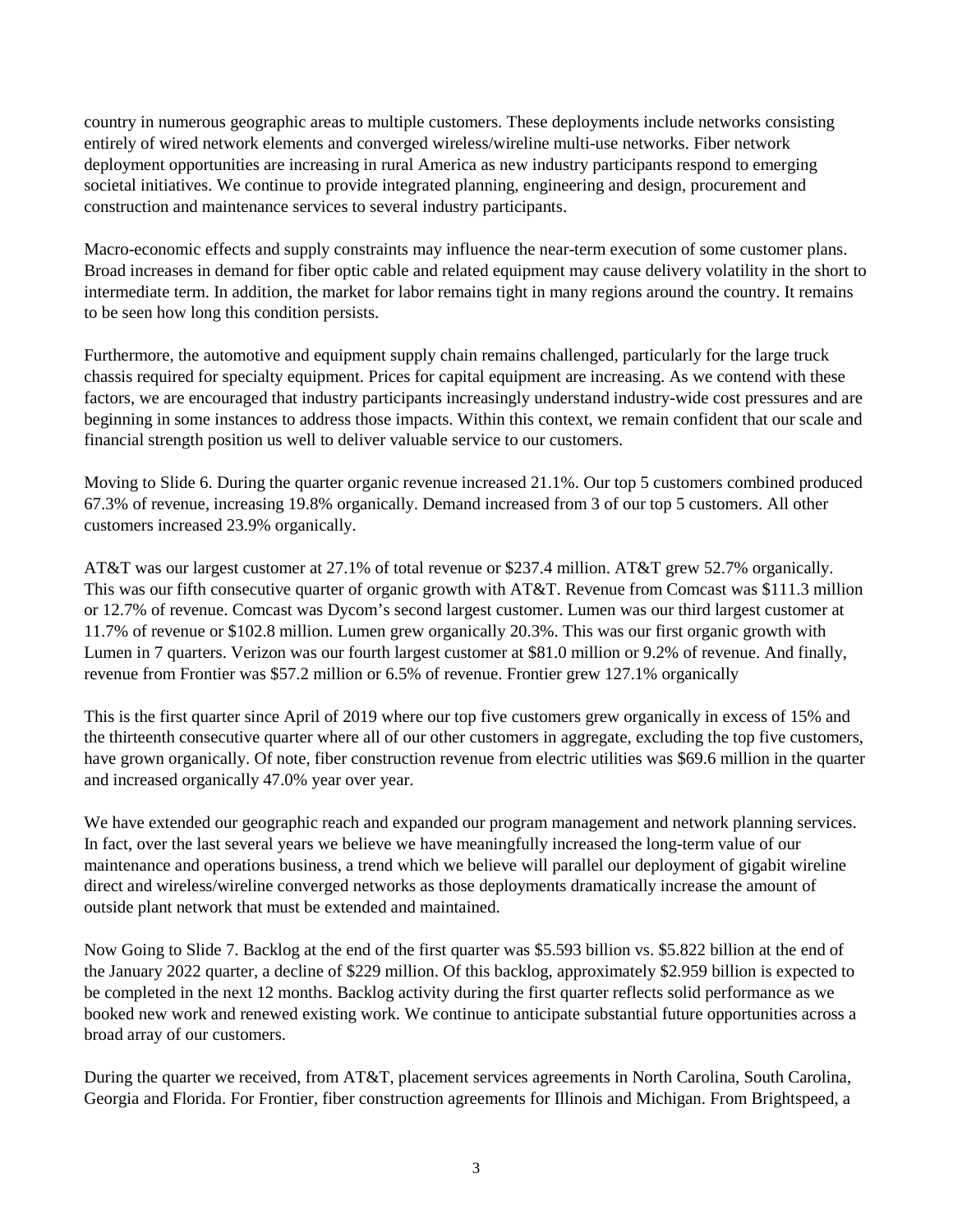fiber construction agreement in North Carolina. For Verizon, an engineering agreement for Massachusetts and Rhode Island and maintenance and restoration agreement in Florida. And various rural fiber construction agreements in Arkansas, Wisconsin, Indiana, Kentucky and Tennessee.

Headcount increased during the quarter to 15,221.

Now I will turn the call over to Drew for his financial review and outlook.

# **H. Andrew DeFerrari Senior Vice President & Chief Financial Officer, Dycom Industries, Inc.**

Thanks, Steve, and good morning, everyone. Going to Slide 8. Contract revenues were \$876.3 million and organic revenue increased 21.1% for the quarter. Q1 of the prior year included \$3.9 million of revenue from storm restoration services compared to none in Q1 of this year.

Adjusted EBITDA in Q1 was \$63.7 million, or 7.3% of revenue, compared to \$44.1 million, or 6.1% of revenue, in Q1 of last year. Gross margin was 14.9% of revenue for the April quarter and increased approximately 13 bps compared to Q1 2022. Improved operating performance of over 70 bps in Q1 was partially offset by 58 bps of higher fuel costs.

G&A expense of 7.9% decreased 129 bps compared to Q1 2022 from improved operating leverage at the higher level of revenue in the quarter and tight management of costs.

Net income was \$0.65 per share compared to \$0.03 per share in the year ago period. In the first quarter of each fiscal year we have share-based awards that vest, and income taxes are impacted. In Q1 of this year net income included tax benefits of \$2.5 million, or \$0.09 per share for the vesting and exercise of share-based awards. In Q1 we also had tax benefits of \$1.7 million, or \$0.05 per share, for certain credits related to a tax filing for a prior year. For comparison purposes in Q1 of last year net income included tax benefits of \$2.6 million, or \$0.09 per share for the vesting and exercise of share-based awards.

Including these items, the total variance in net income reflects an increase in Adjusted EBITDA, lower depreciation, amortization and stock-based compensation and higher gains on asset sales, offset by higher interest expense in Q1 of this year.

Now going to Slide 9. Our financial position and balance sheet remains strong. We ended the quarter with \$500 million of senior notes, \$345.6 million of term loan and no revolver borrowings.

Cash and equivalents were \$185.6 million and liquidity was solid at \$309.5 million. Our capital allocation prioritizes organic growth, followed by opportunistic share repurchases and M&A within the context of our historical range of net leverage.

Cash flow used for operating activities was \$64.9 million to fund the sequential growth in Q1. Capital expenditures were \$33.0 million, net of disposal proceeds and gross CapEx was \$38.4 million.

During Q1, we repurchased 200,000 shares of our common stock for \$18.5 million.

The combined DSOs of accounts receivable and net contract assets of 105 days improved 3 days sequentially compared to Q4 2022.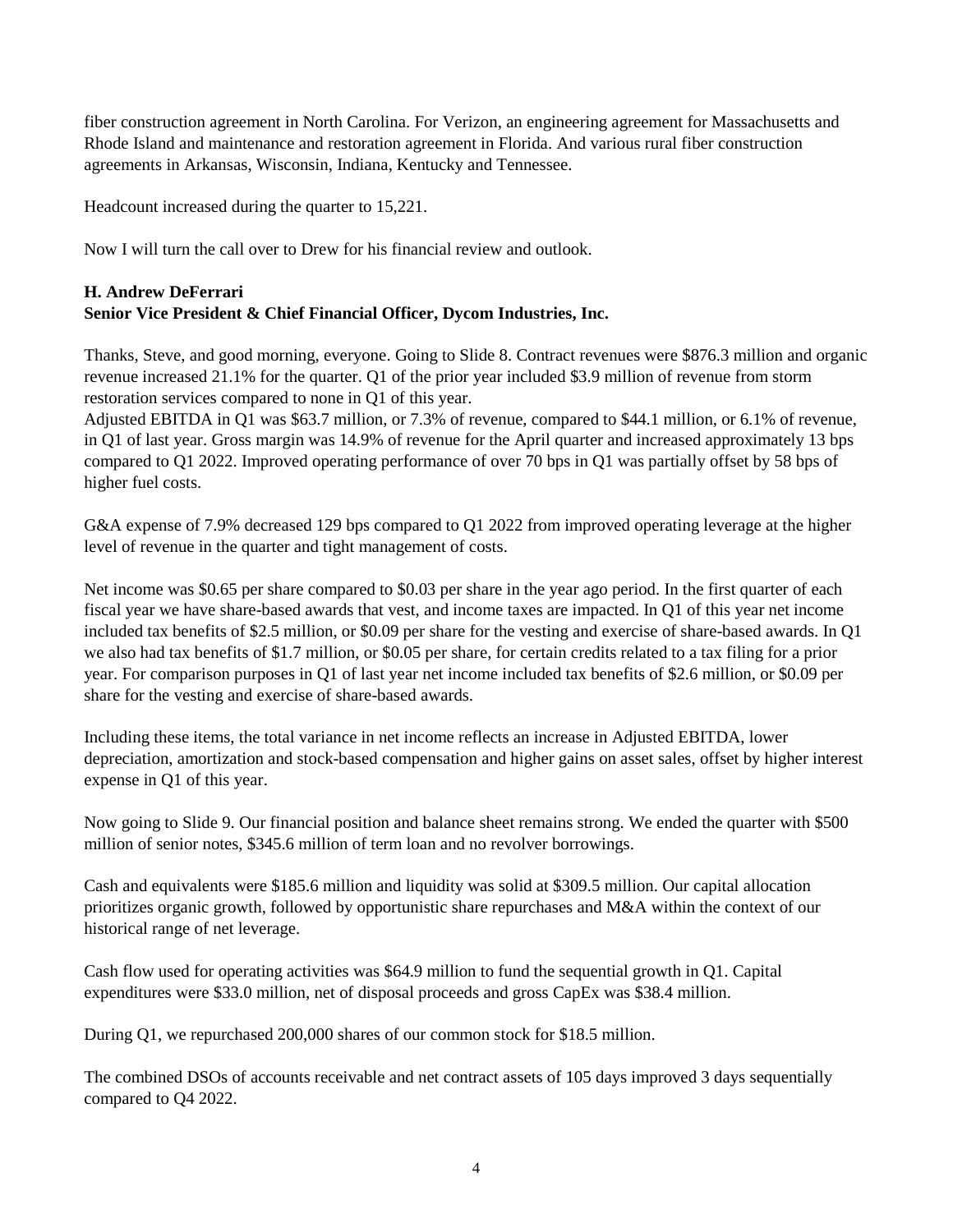Now going to Slide 11. As we look ahead to the quarter ending July 30, 2022, the Company expects contract revenues to increase mid-teens to 20% as a percentage of contract revenues as compared to the quarter ended July 31, 2021. And we expect Non-GAAP Adjusted EBITDA percentage of contract revenues to range from in-line to modestly higher as compared to Q2 of last year.

We also expect \$9.5 million of interest expense reflective of higher market interest rates, a 27.0% effective income tax rate, and 30.0 million of diluted shares.

Now I will turn the call back to Steve.

## **Steven E. Nielsen President, Chief Executive Officer & Director, Dycom Industries, Inc.**

Thanks, Drew. Moving to Slide 12. This quarter, we experienced solid activity and capitalized on our significant strengths. First and foremost, we maintained significant customer presence throughout our markets. We are encouraged by the breadth in our business. Our extensive market presence has allowed us to be at the forefront of evolving industry opportunities.

Telephone companies are deploying fiber-to-the-home to enable gigabit high-speed connections. Increasingly, rural electric utilities are doing the same. Dramatically increased speeds to consumers are being provisioned and consumer data usage is growing, particularly upstream.

Wireless construction activity in support of newly available spectrum bands is expected to increase this year.

Federal and state support for rural deployments of communications networks is dramatically increasing in scale and duration.

Cable operators are deploying fiber to small and medium businesses and enterprises. A portion of these deployments are in anticipation of the customer sales process. Deployments to expand capacity as well as new build opportunities are underway.

Customers are consolidating supply chains, creating opportunities for market share growth and increasing the long-term value of our maintenance and operations business.

As our nation and industry navigate some increased economic uncertainty, we remain encouraged that a growing number of our customers are committed to multi-year capital spending initiatives. We are confident in our strategies, the prospects for our company, the capabilities of our dedicated employees, and the experience of our management team.

Now operator, we will open the call for questions.

# **QUESTION AND ANSWER SECTION**

## **Operator**

(Operator Instructions) Our first question comes from Steven Fisher with UBS.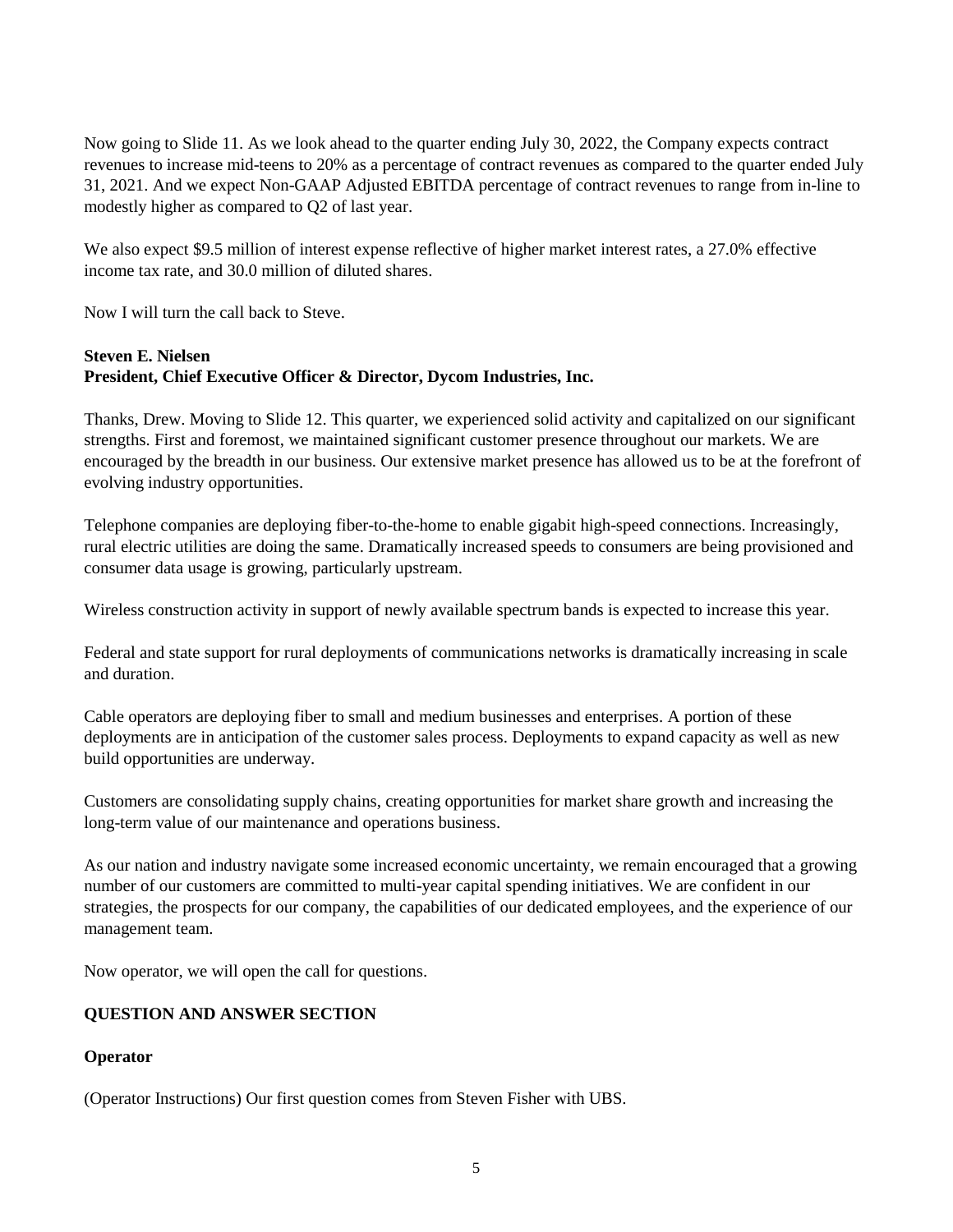## **Steven Fisher Analyst, UBS Securities LLC**

Just wondering if you could clarify, Steve, you mentioned it in your comments and it's in the slide as well about industry participants increasingly kind of understand the industry-wide cost pressures, and beginning in some instances to address those impacts. Can you just give a little more color on what you mean by that?

## **Steven E. Nielsen President, Chief Executive Officer & Director, Dycom Industries, Inc.**

Yes. Steve, I guess what I would say is, given that the impacts on fuel costs and labor availability and cost pressures coming out of labor, I think there is an emerging understanding that those types of cost pressures are industry-wide, and there are ways to address those that we're seeing developing in the marketplace.

## **Steven Fisher Analyst, UBS Securities LLC**

Okay. I guess maybe then a follow-up would be your fuel costs, the impact of 58 basis points of margin impact you mentioned in the quarter. How did that compare to your expectations? And what do you have embedded in there for the second quarter? And I guess just the general pressures you're seeing in the marketplace, are you confident you're able to overcome them?

# **H. Andrew DeFerrari Senior Vice President & Chief Financial Officer, Dycom Industries, Inc.**

Yes. Steve, this is Drew. So that was generally in line with our expectations in the first quarter, where fuel costs did come out. Obviously, they increased during the period. And then as we think about Q2, we think there's a similar headwind year-over-year as we go into Q2 as well.

#### **Steven Fisher Analyst, UBS Securities LLC**

Okay. And if I could just ask you a higher-level question. I guess I'm just curious that -- are you thinking that what you're seeing in the marketplace today -- obviously, we're looking at a pretty big acceleration in revenue growth. Is this sort of the -- have we reached finally the inflection point where the drags you've had from some of the legacy programs really started to wear off and we can kind of continue to see the acceleration? Is this the point we're at now, this is the inflection?

# **Steven E. Nielsen President, Chief Executive Officer & Director, Dycom Industries, Inc.**

Well, clearly, Steve, the organic growth in the first quarter, I think, was the fastest organic growth rate that we've had since, I think it was April of 2017. So clearly, it picked up. And we see a similar growth rate in the July quarter.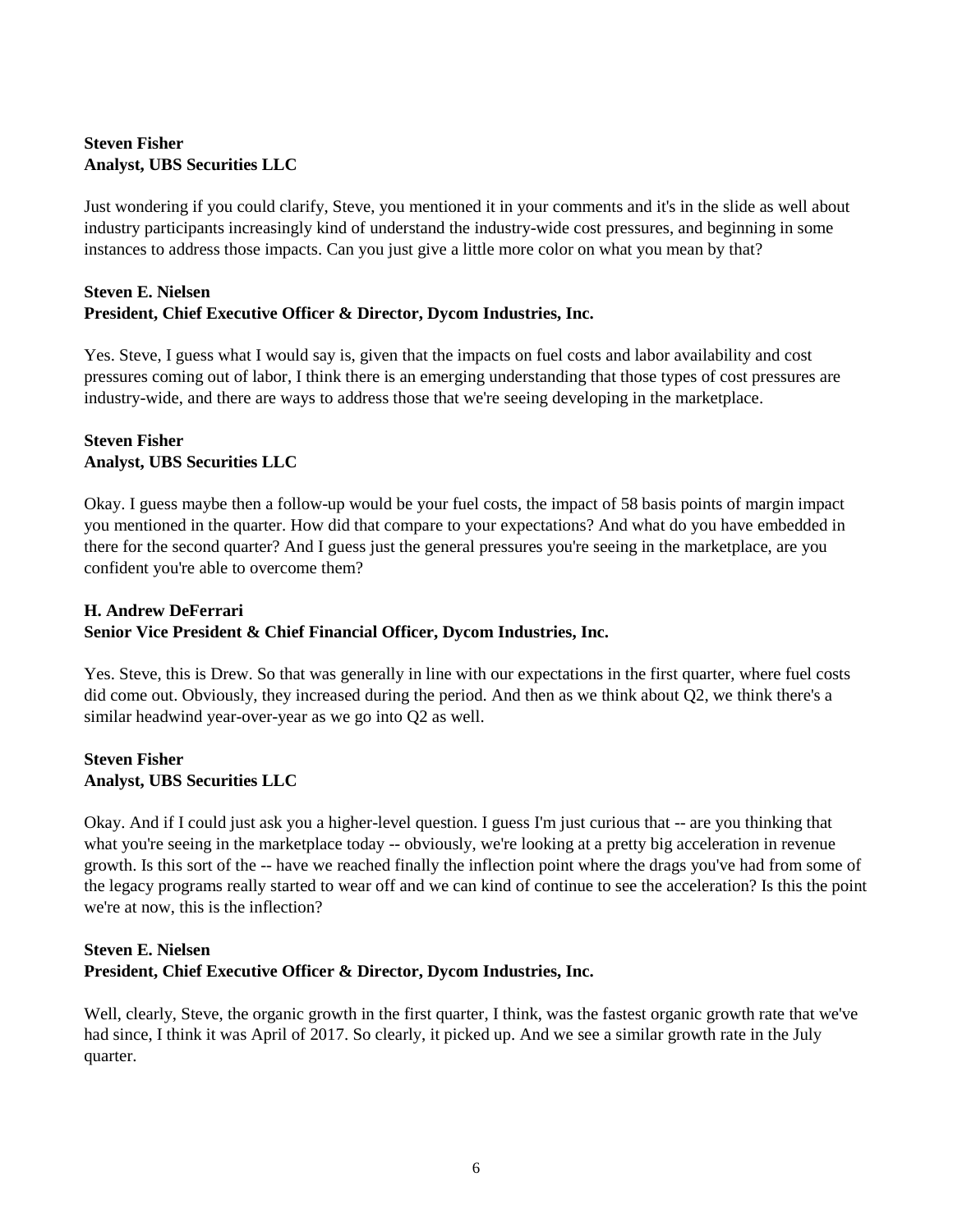I think when you look at the customer detail, when you have your largest customer growing at 52%, you have another customer who has been growing nicely and continues to grow. And then I think probably, importantly, our third-largest customer resumed growth, along with continuing to outline pretty aggressive plans around fiber deployments. I think that really shows that we're starting to see the breadth of the business grow inside the top 5. And of course, we had another great quarter for all other with 23% organic growth or almost 24%.

And just, as we also mentioned in the comments, continue to be pleased with our performance of rural America with almost \$70 million of revenue from electrical -- rural electrical utilities growing 47% year-over-year. So I think the breadth of the business is continuing to expand, and we're continuing to get good performance out of existing catalysts, and hopefully, see some emerging catalysts also coming into the business.

#### **Operator**

Thank you. Our next question comes from Adam Thalhimer with Thompson Davis. You may proceed.

## **Adam Robert Thalhimer Analyst, Thompson, Davis & Company, Inc.**

Hey, good morning guys, great quarter.

## **Steven E. Nielsen President, Chief Executive Officer & Director, Dycom Industries, Inc.**

Good morning, Adam.

**Adam Robert Thalhimer Analyst, Thompson, Davis & Company, Inc.** 

Was -- Steve, was there an impact from the large customer program in Q1? And does that carry into Q2 at all?

## **Steven E. Nielsen**

## **President, Chief Executive Officer & Director, Dycom Industries, Inc.**

Adam, as we talked about on the last call, on the fourth quarter call, there was an impact. It was less than the fourth quarter. We expect that trend to continue through the balance of the year to where, by the end of the year, it's insignificant. But there was some impact, but it continues to diminish

## **Adam Robert Thalhimer Analyst, Thompson, Davis & Company, Inc.**

And Steve, what's the bidding environment like today?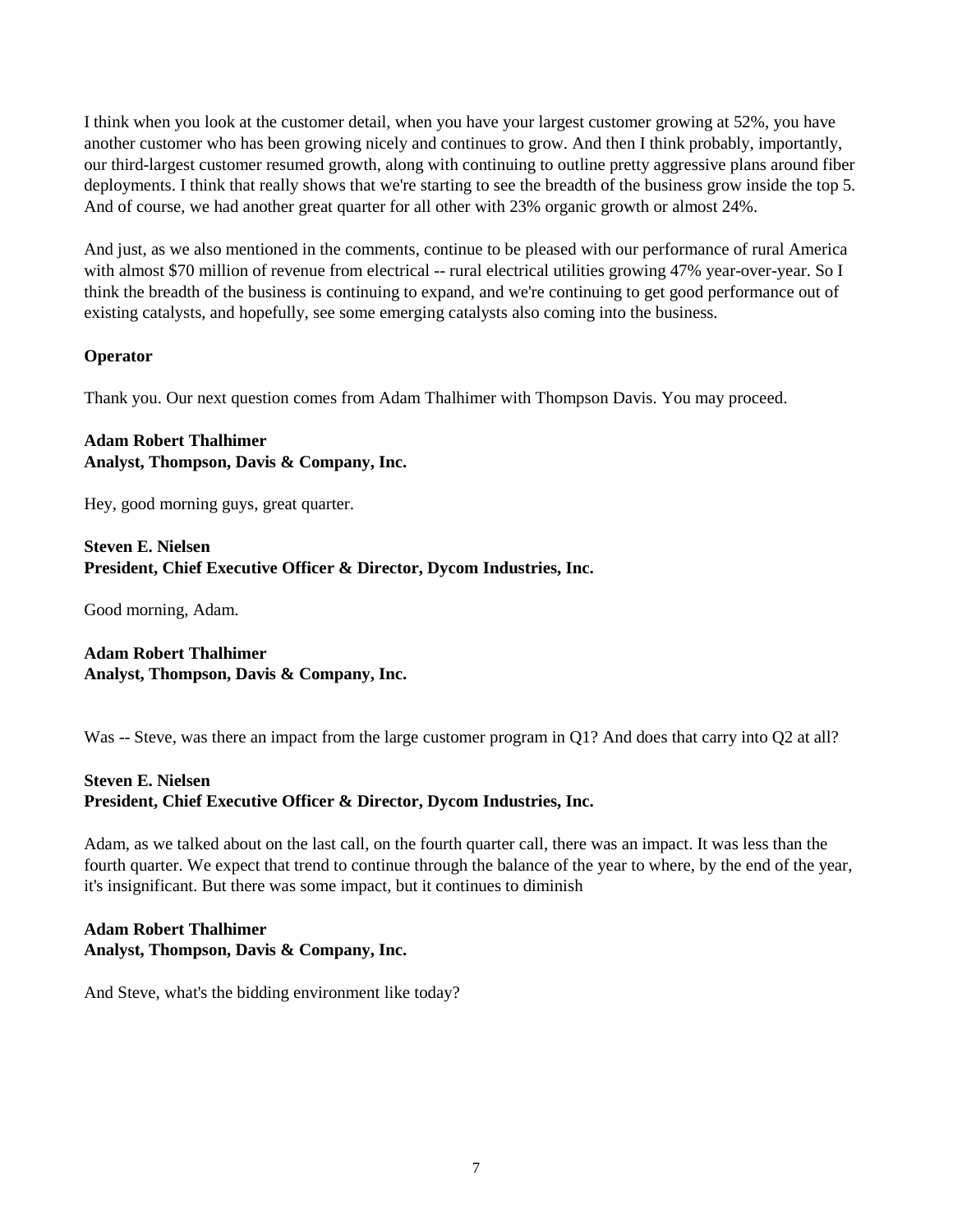## **Steven E. Nielsen President, Chief Executive Officer & Director, Dycom Industries, Inc.**

Well, I'd just point you back to Steve's question and say there are industry-wide cost pressures that everybody has to contemplate as they think about the work. As we said last quarter, what we're trying to do is be very careful about where we commit capacity. I mean think about this, we grew organically over \$150 million year-over-year. It takes a lot of effort, a lot of hard work, mostly by people not in this room. And we want to make sure that we commit their capacity and their talents in the right places so that we can serve customers well and in doing that, hopefully serve our investors well.

## **Adam Robert Thalhimer Analyst, Thompson, Davis & Company, Inc.**

Okay. And you pinpointed fuel, but can you just kind of broadly talk about the impact of inflation, what you're seeing today and how you expect that to trend?

## **Steven E. Nielsen President, Chief Executive Officer & Director, Dycom Industries, Inc.**

Yes. Adam, I think beyond fuel, which I think Drew has dimensioned about as precisely as we can, we continue to see labor cost is going up, I mean, particularly around new hires, semi-skilled people that we're trying to get in the door. I mean somebody that you want to hire today to train cost more initially than it did -- than that person did a year or 1.5 years ago.

I think the other thing to highlight is, as we did in our comments, is that the cost of capital equipment is going up. And so we're trying to make sure as we commit to new initiatives where we're going to be making investments in fixed assets that the current cost of those fixed assets is the way we're thinking about their impact on returns with that particular program.

# **Adam Robert Thalhimer Analyst, Thompson, Davis & Company, Inc.**

Understood. Thanks, Steve.

## **Operator**

Our next question comes from Sean Eastman with KeyBanc Capital Markets. You may proceed.

# **Sean Eastman Analyst, KeyBanc Capital Markets, Inc.**

Good morning, Steve, Drew. Thanks for taking my questions. So we've kind of addressed some of this already, but it's really great to see the revenues coming through. I just would have thought we would be seeing a little bit more operating leverage on those strong revenue trends here. We addressed the fuel, the labor inflation, but particularly from a year-on-year perspective, I thought that complex customer program having a lessening impact would be more powerful, and that flat year-on-year revenue wouldn't really be in the range of expectations for 2Q.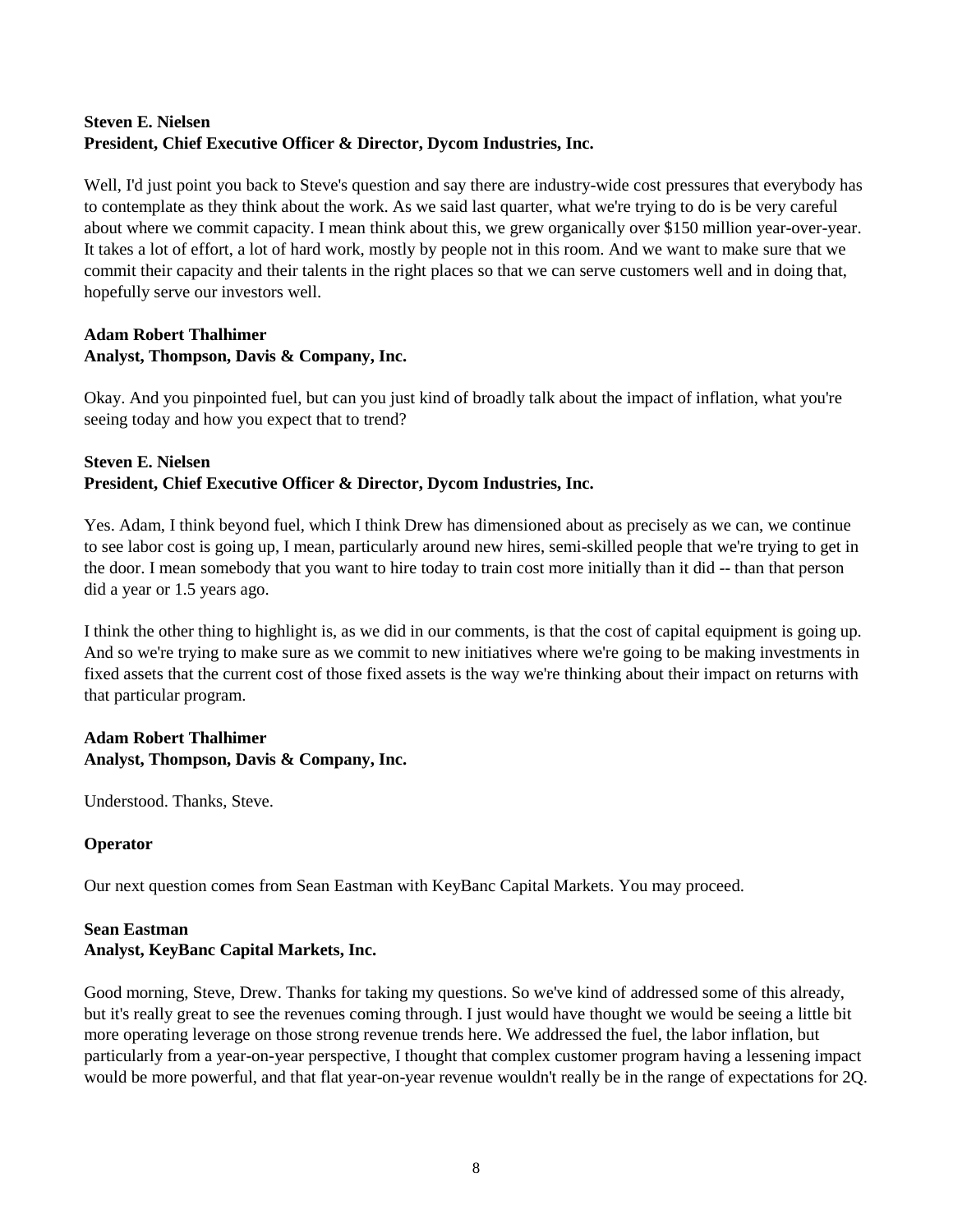So I mean, what do we infer from that? Do we need to sort of rethink DY's sort of historical margin performance in this operating environment? Is there something else specific to 2Q that maybe makes that not the case? Could you just help us out a little bit more with that, Steve?

## **Steven E. Nielsen President, Chief Executive Officer & Director, Dycom Industries, Inc.**

Sure. So let's start with operating leverage, right? One area that, obviously, we performed very well in the current quarter, we expect that to continue, is the operating leverage on G&A. I mean the business grew \$150 million year-over-year, and the G&A was essentially in line, right? So we've got good tight, cost controls around those areas that are in the G&A area.

And then if you think about -- again, if you think about the operating margins, we're taking a prudent view to the second quarter. We have labor costs that are going up. We have fuel costs that are still up on a year-over-year basis. And we just don't want to get ahead of ourselves, Sean. I mean there is tremendous amounts of opportunity. We're addressing that opportunity in a way that we expect not to get back to average but to be better than average as we address those new opportunities, and we think we can work that into the business. But the cost environment is something that had to be contemplated as we thought, at least in the near term, where margins would be.

## **Sean Eastman Analyst, KeyBanc Capital Markets, Inc.**

Yes. Okay. All right. That's helpful, Steve. And just coming back to the comment about industry participants starting to address those broad-based cost increases. I'm still not sure I totally understand what you're trying to say there. Is it -- are you trying to say that there's maybe some pause in contract awards as these costs sort of get marked to market or maybe a pause in decision-making? What exactly are you trying to say?

## **Steven E. Nielsen President, Chief Executive Officer & Director, Dycom Industries, Inc.**

I mean, Sean, revenue was up organically a little over 20% in the April quarter. We expect that to be essentially in line for the current quarter. There are new opportunities developing all the time. What we're saying is, as we address those new opportunities and everybody else does, they've got to be cognizant of where costs are.

And our client -- a number of our clients spoke at industry conferences over the last 2 weeks. I think some are speaking today. Nobody is slowing down in terms of what their plans are. If anything, their plans are accelerating. So it's just a question of making sure that we are addressing opportunity in a way that we can perform well for clients and have good returns. And we're not looking for average returns. We're looking for good returns as we make commitments.

# **Sean Eastman Analyst, KeyBanc Capital Markets, Inc.**

Okay. Got it. And then one last quick one. I mean what does Dycom's market presence and scale mean in this environment from a competitive perspective? What would you highlight to investors there?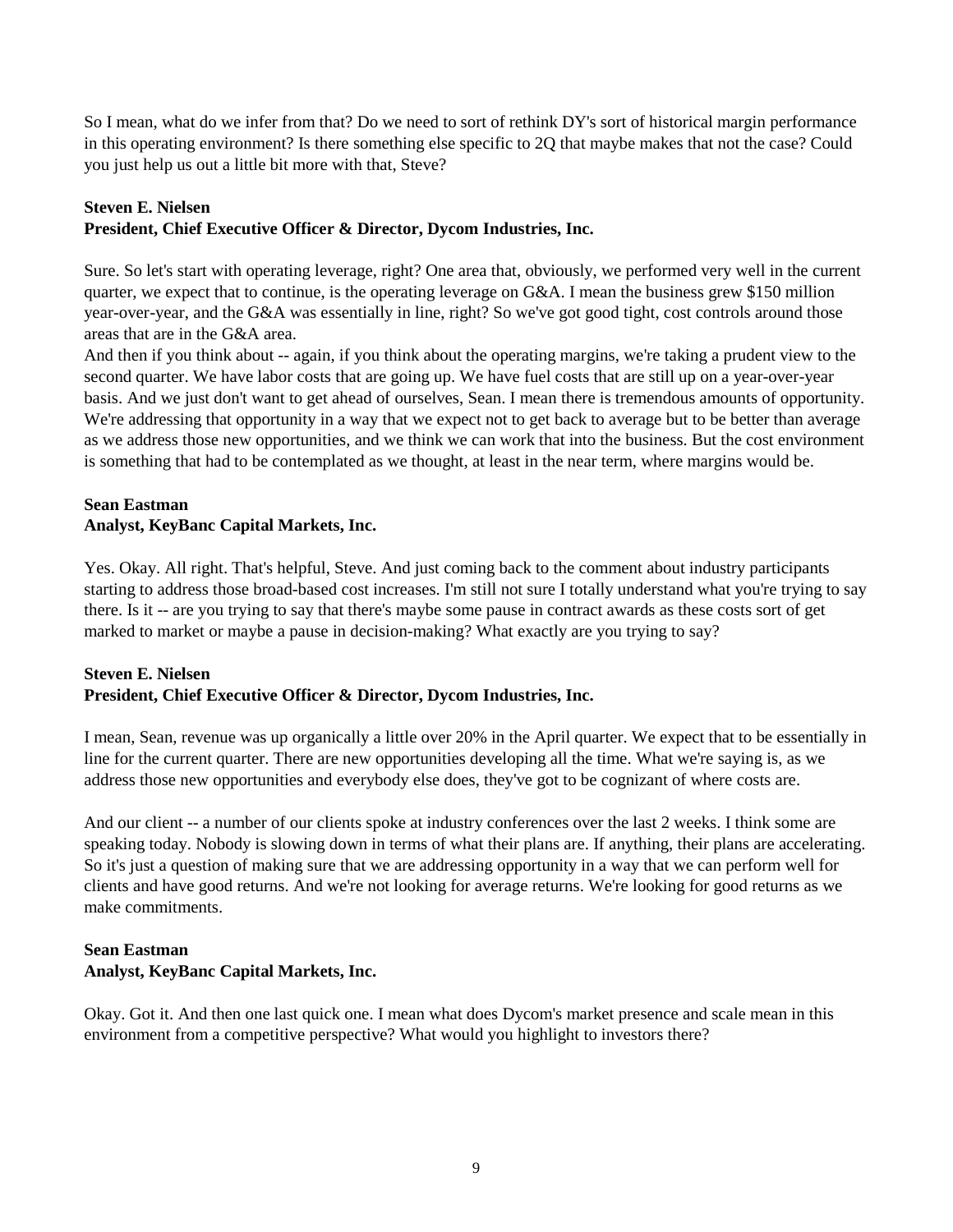## **Steven E. Nielsen President, Chief Executive Officer & Director, Dycom Industries, Inc.**

Yes. I think, Sean, we've talked about this before. We don't see every opportunity that's out there in the marketplace, but I think we see a significant percentage or the vast majority of those opportunities that are significant. We're sensing the market all the time, again, because we want to make sure that when we make a commitment that we can deliver. Because in an environment of some cost inflation and lots of demand, we don't want to be in a position where we can't deliver. We'd rather not sign up than not deliver.

# **Sean Eastman Analyst, KeyBanc Capital Markets, Inc.**

Got it. Okay, great. I will turn it over there. Thanks, so much.

## **Operator**

Thank you. Our next question comes from Eric Luebchow with Wells Fargo. You may proceed.

## **Eric Luebchow Analyst, Wells Fargo Securities, LLC**

Hi, thanks for taking the question. Steve, so it looks like your employee head count was up a little over 6%. Just wondering, given all the opportunities kind of ahead of you in the business, what's the environment like for getting new employees in the door, alternatively, the subcontractor environment? And I guess maybe you could provide some color on kind of labor productivity metrics you track from the new employees you have on getting them kind of up to speed.

#### **Steven E. Nielsen President, Chief Executive Officer & Director, Dycom Industries, Inc.**

Yes. So Eric, I mean, we did -- we were able to grow head count both year-over-year, about a little under 900 and then sequentially just under 200. This is a business where we have to recruit folks. We have churn, and there was 1 week earlier in the month of May, where we were able to onboard over 250 new employees. So we're getting applications. We're getting new folks. We're doing lots of training. There's costs associated with that, but that's part of what it takes to grow capacity.

And again, I think about subcontractors in the same way. They're thinking about where they commit their capacity to make sure that they can deliver. And we think that we do a good job of working with our subcontractors to be an attractive place for them to work because we keep them busy and we try to keep an even cadence. And I think as long as we do that, they're not -- there's every opportunity that we'll get a fair share of the resources that are available. We work with our subcontractors just like we work with our in-house to help them grow capacity because that's what the industry needs right now.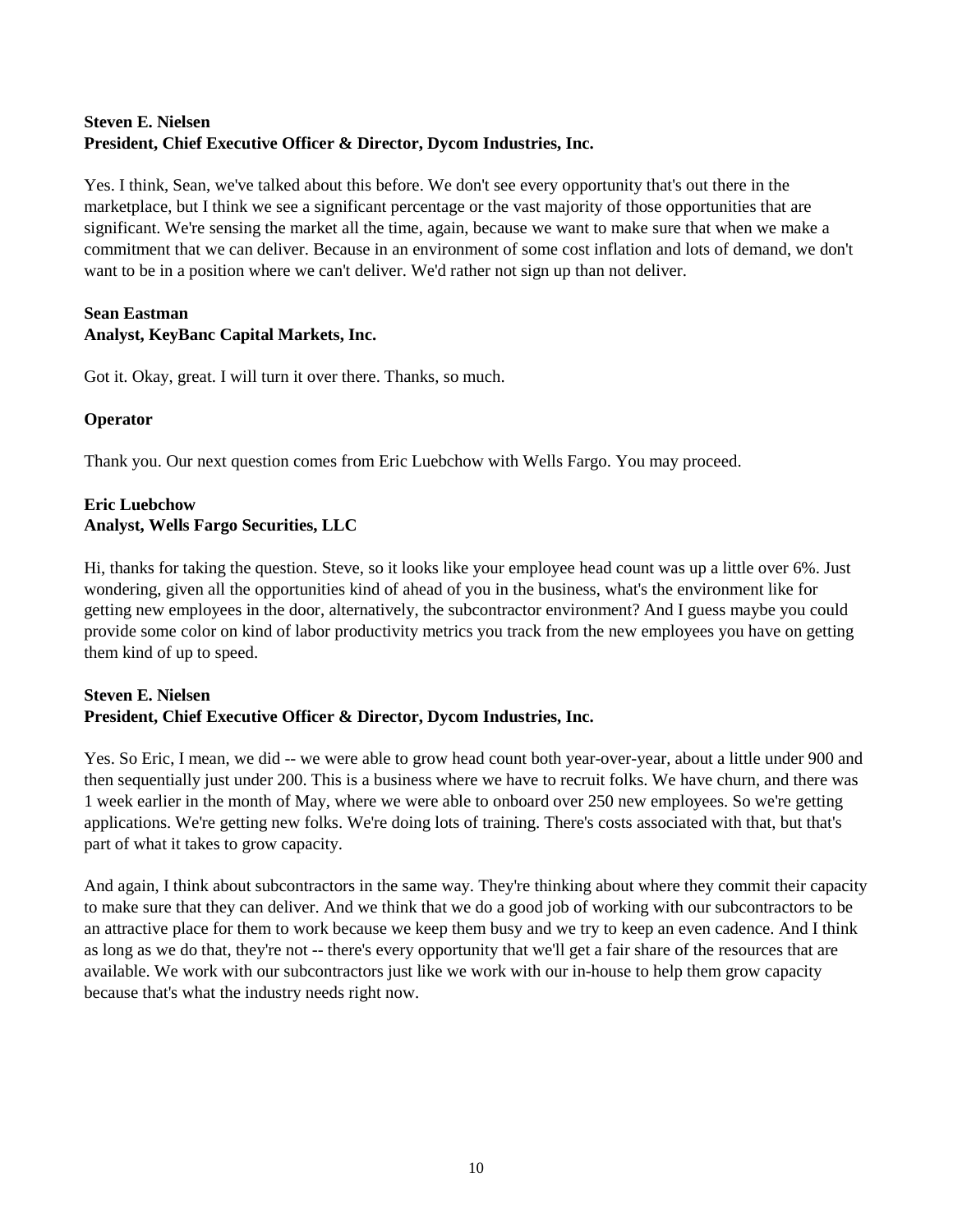## **Eric Luebchow Analyst, Wells Fargo Securities, LLC**

Yes. Understood. Steve, I also just wanted to get your bigger-picture perspective on the latest guidance from the NTIA on the infrastructure bill. It looks like it's going to be really prioritizing fiber deployments in underserved locations. So just wondering kind of how you look at that from a multiyear perspective, the potential for that, along with substantial amounts of private capital to really expand kind of the addressable footprint that you have today.

## **Steven E. Nielsen President, Chief Executive Officer & Director, Dycom Industries, Inc.**

Yes. Eric, I completely agree. Our reading of this notice of funding opportunity was, I think, pretty much shared throughout the industry that it heavily favored -- preferred, maybe not favored, but heavily preferred fiber as a future-proof solution to the deployment in rural America. And so I think based on that communication from NTIA, I think our addressable market got bigger. Because I think, unlike RDOF, where there was some satellite funding and perhaps some unlicensed spectrum, this clearly is heavily focused on fiber.

I think the other thing is there a number of other interesting provisions that I think generally, industry observers have said would be encouraging to incumbent operators. And so I think we're always encouraged when there's a new funding source to existing customers to supplement their own budgets. So I think generally, it was a positive communication.

## **Eric Luebchow Analyst, Wells Fargo Securities, LLC**

No, that's great. And just one more for me, Steve. Maybe just an update on your wireless business, kind of percentage of revenues. And then as you look out the next year or 2, especially with C-band deployments continuing and 3.45 spectrum starting to get deployed, how you look at the wireless business kind of growth ramping in the next year or so?

## **Steven E. Nielsen**

## **President, Chief Executive Officer & Director, Dycom Industries, Inc.**

Sure. Look, it was about 6% of revenue, Eric, and it was down just less than 4% year-over-year. We think it's up through the balance of the year and into next year. And for all the reasons you just outlined, clearly, there are pretty significant C-band and Auction 110 frequency deployments that are underway and expected to accelerate. And we have a good position with a couple of customers against that, and I think we'll see some nice growth.

#### **Eric Luebchow Analyst, Wells Fargo Securities, LLC**

All right. Thanks, Steve.

# **Operator**

Thank you. Our next question comes from Noelle Dilts with Stifel. You may proceed.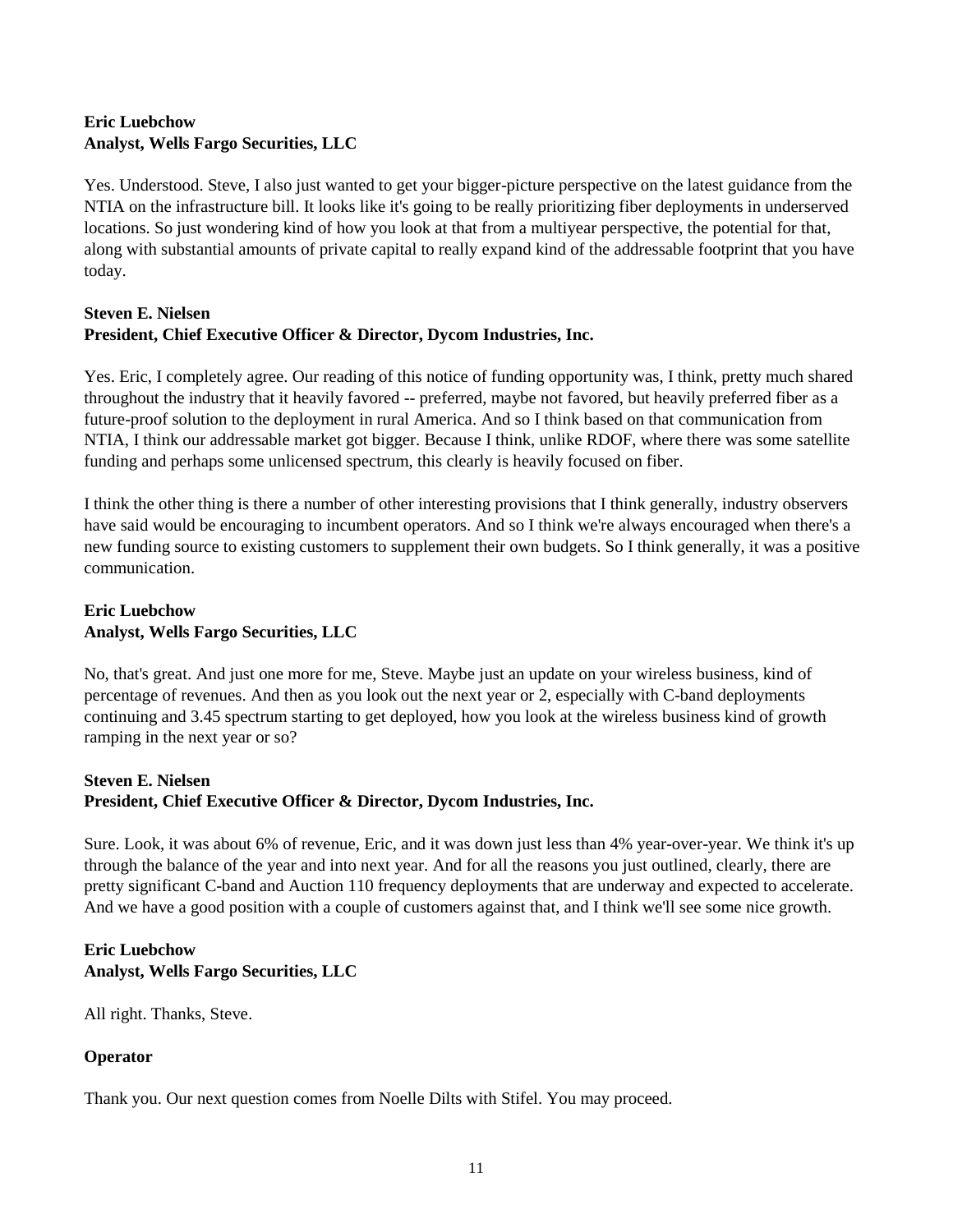## **Noelle Dilts Analyst, Stifel, Nicolaus & Company, Inc.**

Hi guys, thanks and good morning. First, I'm sorry if I missed this number, but could you revisit your CapEx expectation for the year? And just curious, you mentioned some equipment availability challenges. Is that impacting how you're thinking about CapEx?

## **H. Andrew DeFerrari Senior Vice President & Chief Financial Officer, Dycom Industries, Inc.**

Noelle, our CapEx expectation is in line with where we were in the first quarter. So what we talked about there was \$180 million to \$190 million net. The gross number for the quarter was right around \$38 million. And so we expect to increase that as the year goes on to get to the annual number.

## **Steven E. Nielsen President, Chief Executive Officer & Director, Dycom Industries, Inc.**

Yes. And Noelle, just to comment on availability. I think as long as we plan ahead and we get our orders in, I think we're getting a good response from our suppliers given kind of all the supply chain challenges that everybody who manufactures anything is dealing with right now. So I think we can work through it.

## **Noelle Dilts Analyst, Stifel, Nicolaus & Company, Inc.**

Okay. Great. And then I was hoping you could expand a little bit more on the labor challenges. Obviously, you were able to grow your headcount in the quarter, but we are obviously hearing it's just tough to find people. Are you just overall kind of increasing wages? How are you attracting folks? And are there regional differences in terms of your ability to find the folks you need? If you could just expand a little bit on what you're seeing on that front, that would be helpful. Thank you.

## **Steven E. Nielsen**

## **President, Chief Executive Officer & Director, Dycom Industries, Inc.**

Yes. Noelle, so with respect to wages, I think it was a year ago that we outlined particularly for new hires and some semi-skilled positions that we were seeing wages going up. I mean that's continued. It takes more to get folks through the door, and we've reflected that in our guidance. In terms of kind of just the overall tightness of the marketplace, it shows that there's so much demand out there that you've got -- again, to repeat myself, you got to be careful about where you commit your capacity.

## **Noelle Dilts Analyst, Stifel, Nicolaus & Company, Inc.**

Right. Okay, thank you.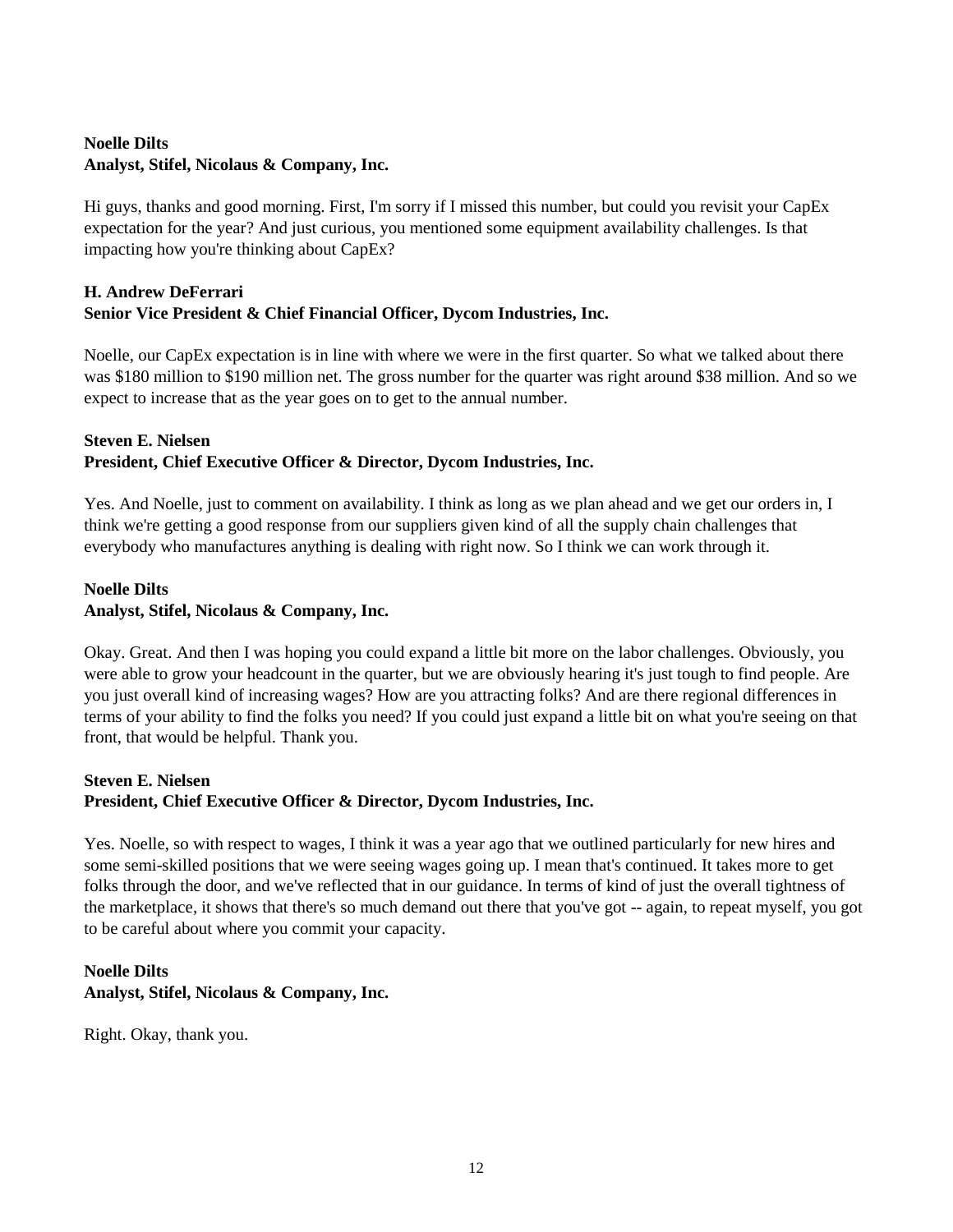### **Operator**

Thank you. Our next question comes from Alan Mitrani with Sylvan Lake Asset Management. You may proceed.

#### **Alan Mitrani**

## **Managing Partner, Sylvan Lake Asset Management LLC**

I went back and is this -- am I right, is this the largest quarter you've ever had with AT&T in your history?

## **Steven E. Nielsen President, Chief Executive Officer & Director, Dycom Industries, Inc.**

If it isn't, it's close, Alan. I think we may have done \$231 million in a prior quarter. So...

#### **Alan Mitrani**

# **Managing Partner, Sylvan Lake Asset Management LLC**

Right. So what's interesting about that is it came in your calendar first quarter, let's call it, or the calendar first quarter, and they're just getting started. I listened to their calls. They've been in conferences recently. They basically said they're just getting started, and they expect to meaningfully expand their footprint in the next year to 2 years in terms of passings.

So in looking at the industry, again, like I asked last quarter, but I see it again, the cable industry doesn't seem to yet be responding in looking at where their CapEx is and what they're doing. But once some of the large telcos commit to these kind of programs, it's like a battleship. It's hard to turn them around, I mean, unless we get a really bad recession outside of just the mild one here that we're probably going to get in the next year.

So my question really is, if the companies -- if your other customers don't seem to be stepping up to try to book commitments now from a seemingly very tight industry, how are they going to be able to do that in the next 1.5 years when they do turn? Like is there some -- is it just simply higher prices period, either you step up in line? Or I mean, is that the way you're viewing this industry?

#### **Steven E. Nielsen President, Chief Executive Officer & Director, Dycom Industries, Inc.**

Well, Alan, first, what I would say is, look, the cable operators have very large, very successful businesses. They're in a competitive industry, and they have figured out how to compete their way to a pretty significant share of all broadband connections in the country. So I would never count out their ability to compete.

I think what they've outlined, and again outlined most recently in some investor presentations, is that they have an approach to addressing capacity in the network that's heavily focused on technical services rather than construction services that they think that they will be able to accomplish that within their existing capital intensity envelope, so to speak. And again, I would never challenge their ability to compete. And for us, it's just to make sure, again, that where we commit to any customer that we commit with the confidence that we can deliver and that we'll have the right resources available to us to be able to do that.